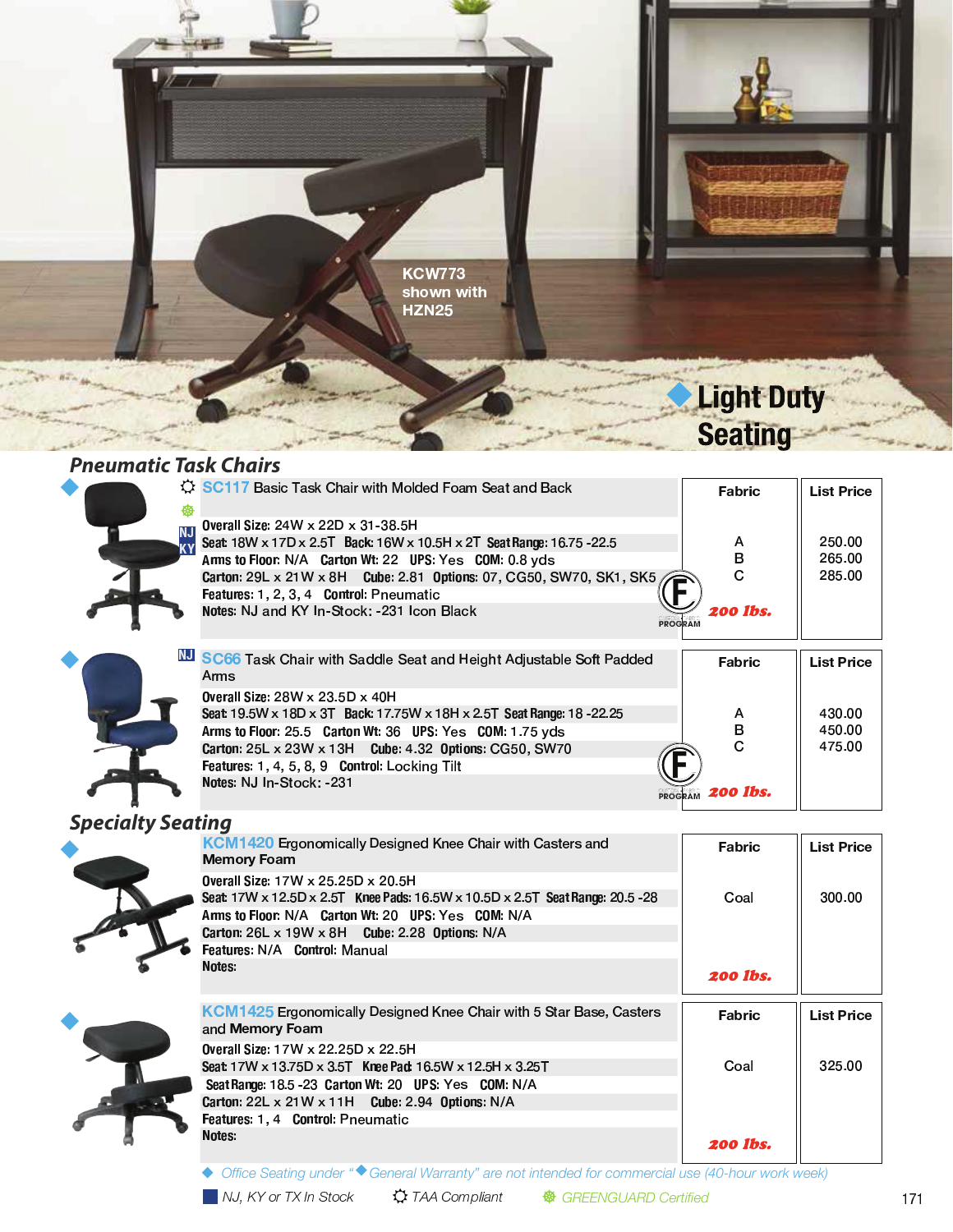## **OWOrk** SMart<sup>®</sup> Specialty Seating



|   | <b>KCW773/KCW778 Ergonomically Designed Mahogany Finished Wood</b><br>Knee Chair with Casters and Memory Foam | Fabric        | <b>List Price</b> |
|---|---------------------------------------------------------------------------------------------------------------|---------------|-------------------|
|   | Overall Size: $17W \times 31D \times 25H$                                                                     | <b>KCW773</b> | 370.00            |
|   | Seat 17W x 12.25D x 2.5T Knee Pad: 18.25W x 10.5H x 2.5T Seat Range: 22 - 25                                  | Coal/         |                   |
|   | Arms to Floor: N/A Carton Wt: 19 UPS: Yes COM: N/A                                                            | Mahogany      |                   |
|   | Carton: 26L x 18W x 8H Cube: 2.16 Options: N/A                                                                |               |                   |
| Ъ | Features: N/A Control: Manual                                                                                 | <b>KCW778</b> |                   |
|   | <b>Notes</b>                                                                                                  | Coal/Espresso |                   |
|   |                                                                                                               |               |                   |

### **Executive Fabric and Bonded Leather Seating**



| NJ EC3393 Bonded Leather Executive Chair<br><b>KY</b>              | <b>Fabric</b>   | <b>List Price</b> |
|--------------------------------------------------------------------|-----------------|-------------------|
| 0 verall Size: 23W x 25D x 41.75H                                  | Bonded          |                   |
| Seat: 19W x 19D x 3T Back: 19W x 23H x 3T Seat Range: 16.75 - 20.5 | Leather         |                   |
| Arms to Floor: 24 Carton Wt: 32 UPS: Yes COM: N/A                  | -EC3 Black      | 350.00            |
| Carton: 25L x 24W x 11H Cube: 3.81 Options: CG50, SW70             |                 |                   |
| Features: 1, 4, 5, 8, 9 Control: Locking Tilt                      |                 |                   |
| <b>Notes</b>                                                       | <b>200 lbs.</b> |                   |



| LU EC22070 High Back Bonded Leather Executive Chair                  | Fabric          | <b>List Price</b> |  |
|----------------------------------------------------------------------|-----------------|-------------------|--|
| <b>Overall Size: 26.5W x 27D x 45.5H</b>                             | <b>Bonded</b>   |                   |  |
| Seat: 21W x 18.5D x 3T Back: 21W x 25.5H x 5T Seat Range: 17.5 -21.5 | Leather         |                   |  |
| Arms to Floor: 25 Carton Wt: 38 UPS: Yes COM: N/A                    | -EC3 Black      | 475.00            |  |
| Carton: 30L x 24W x 14H Cube: 5.83 Options: CG50, SW70               |                 |                   |  |
| Features: 1, 4, 5, 8, 9 Control: Locking Tilt                        |                 |                   |  |
| Notes:                                                               | <b>200 lbs.</b> |                   |  |
|                                                                      |                 |                   |  |

| NJ FL7480 High Back Faux Leather Executive Chair with Padded Arms                                                   | Fabric                           | <b>List Price</b> |
|---------------------------------------------------------------------------------------------------------------------|----------------------------------|-------------------|
| Overall Size: 26W x 27.25D x 43.25-47H<br>Seat 20.25W x 19.5D x 4.5T Back: 20W x 25.5H x 4.5T Seat Range: 19 -22.75 | <b>Faux Leather</b><br>-U6 Black | 500.00            |
| Arms to Floor: 27.5 Carton Wt: 38 UPS: Yes COM: N/A<br>Carton: 28L x 26W x 15H Cube: 6.31 Options: CG50, SW70       |                                  |                   |
| Features: 1, 4, 5, 8, 9 Control: Locking Tilt                                                                       |                                  |                   |
| Notes:                                                                                                              | <b>200 lbs.</b>                  |                   |



| <b>TX</b> | NJ FL7481 Mid Back Faux Leather Executive Chair with Padded Arms        | Fabric              | <b>List Price</b> |
|-----------|-------------------------------------------------------------------------|---------------------|-------------------|
|           | Overall Size: 26W x 27.25D x 43.5H                                      | <b>Faux Leather</b> |                   |
|           | Seat: 20.25W x 19.5D x 4.5T Back: 20W x 21H x 4T Seat Range: 19 - 22.75 | -U6 Black           | 475.00            |
|           | Arms to Floor: 27 Carton Wt: 38 UPS: Yes COM: N/A                       |                     |                   |
|           | Carton: 25L x 24W x 15H Cube: 5.20 Options: CG50, SW70                  |                     |                   |
|           | Features: 1, 4, 5, 8, 9 Control: Locking Tilt                           |                     |                   |
|           | Notes:                                                                  | <b>200 lbs.</b>     |                   |
|           |                                                                         |                     |                   |



| $\blacksquare$ FL7485 Faux Leather Visitor's Chair with Padded Arms and Sled Base | Fabric              | <b>List Price</b> |
|-----------------------------------------------------------------------------------|---------------------|-------------------|
| Overall Size: 26W x 26.75D x 41.5H                                                | <b>Faux Leather</b> |                   |
| Seat: 26W x 20D x 4.5T Back: 19.5W x 22.5H x 5T Seat Range: 19.75 Fixed           | -U6 Black           | 450.00            |
| Arms to Floor: 28 Carton Wt: 39 UPS: Yes COM: N/A                                 |                     |                   |
| Carton: 27L x 22W x 16H Cube: 5.5 Options: N/A                                    |                     |                   |
| Features: N/A Control: N/A                                                        |                     |                   |
| Notes:                                                                            | <b>200 lbs.</b>     |                   |
|                                                                                   |                     |                   |

◆ Office Seating under "◆ General Warranty" are not intended for commercial use (40-hour work week)